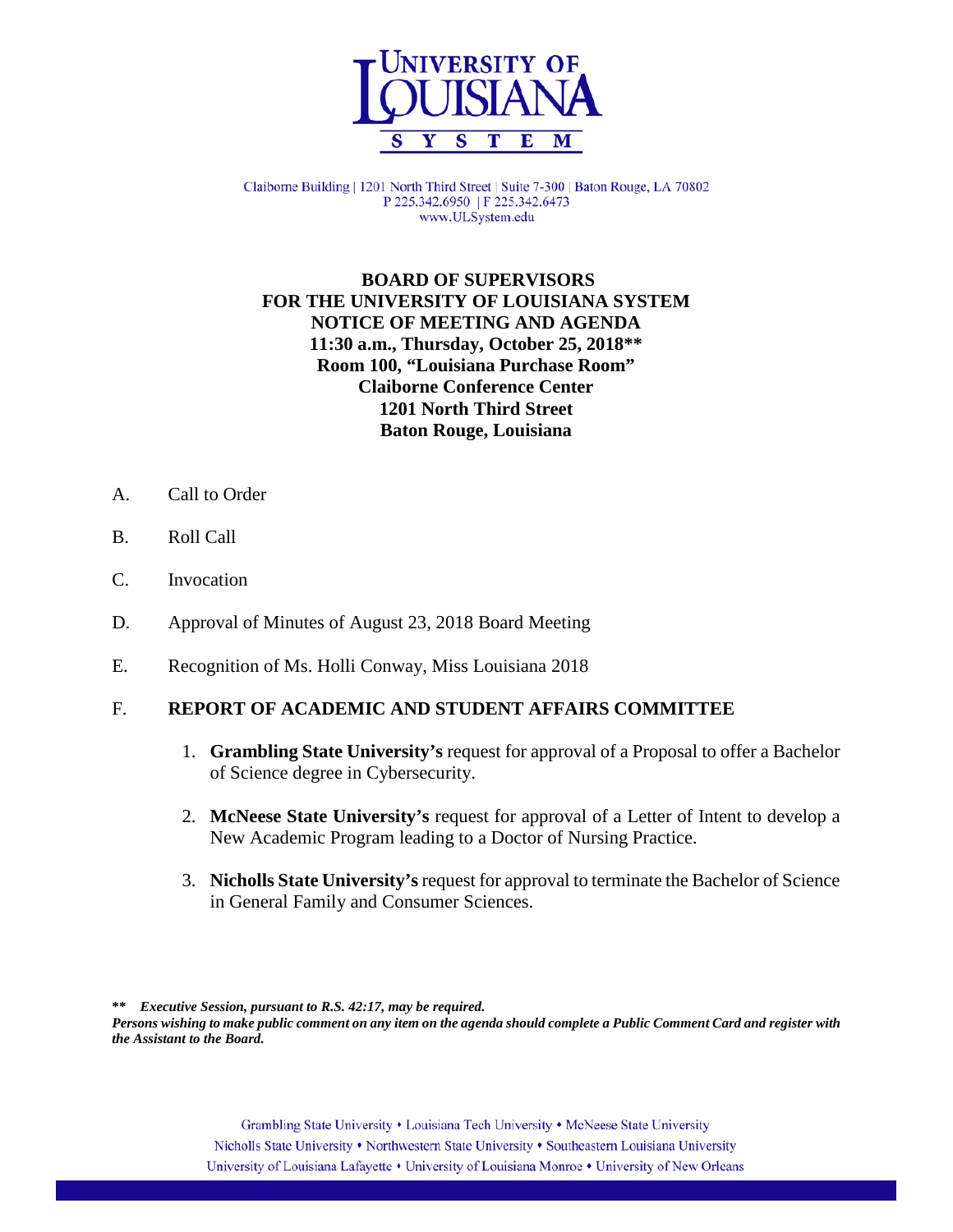- 4. **Nicholls State University's** request for approval to award an Honorary Doctorate of Commerce to Mr. Donald T. "Boysie" Bollinger at the Fall Commencement Exercises.
- 5. **Northwestern State University's** request for approval of a Proposal to offer a Bachelor of Science in Resource Management.
- 6. **University of Louisiana at Lafayette's** request for approval of a Proposal to offer a Graduate Certificate in Cardiovascular Nursing Family Nurse Practitioner.
- 7. **University of Louisiana at Monroe's** request for approval of a Proposal to offer a Doctor of Occupational Therapy.
- 8. **University of Louisiana at Monroe's** request for approval of a Letter of Intent to develop a New Academic Program leading to a Bachelor of Arts in Music.
- 9. **University of Louisiana at Monroe's** request for approval of a Proposal to offer a Post Baccalaureate Certificate in Autism Spectrum Disorder.
- 10. **University of Louisiana at Monroe's** request for approval of a Cooperative Endeavor Agreement with the Edward Via College of Osteopathic Medicine (VCOM).
- 11. **University of New Orleans'** request for approval of a Proposal to offer a Graduate Certificate in Data Analytics.
- 12. **University of New Orleans'** request for approval to develop an Institute for Urban Entrepreneurship.
- 13. **University of New Orleans'** request for approval of a Cooperative Endeavor Agreement with University Claude Bernard Lyon 1.
- 14. **University of Louisiana System's** Proposed Policy and Procedures Memorandum on Free Speech.
- 15. **University of Louisiana System's** report on *Reducing Textbook Costs Initiative.*
- 16. Other Business

#### G. **REPORT OF ATHLETIC COMMITTEE**

1. **Nicholls State University's** request for approval of a contract with Mr. Seth Thibodeaux, Head Baseball Coach, effective October 25, 2018.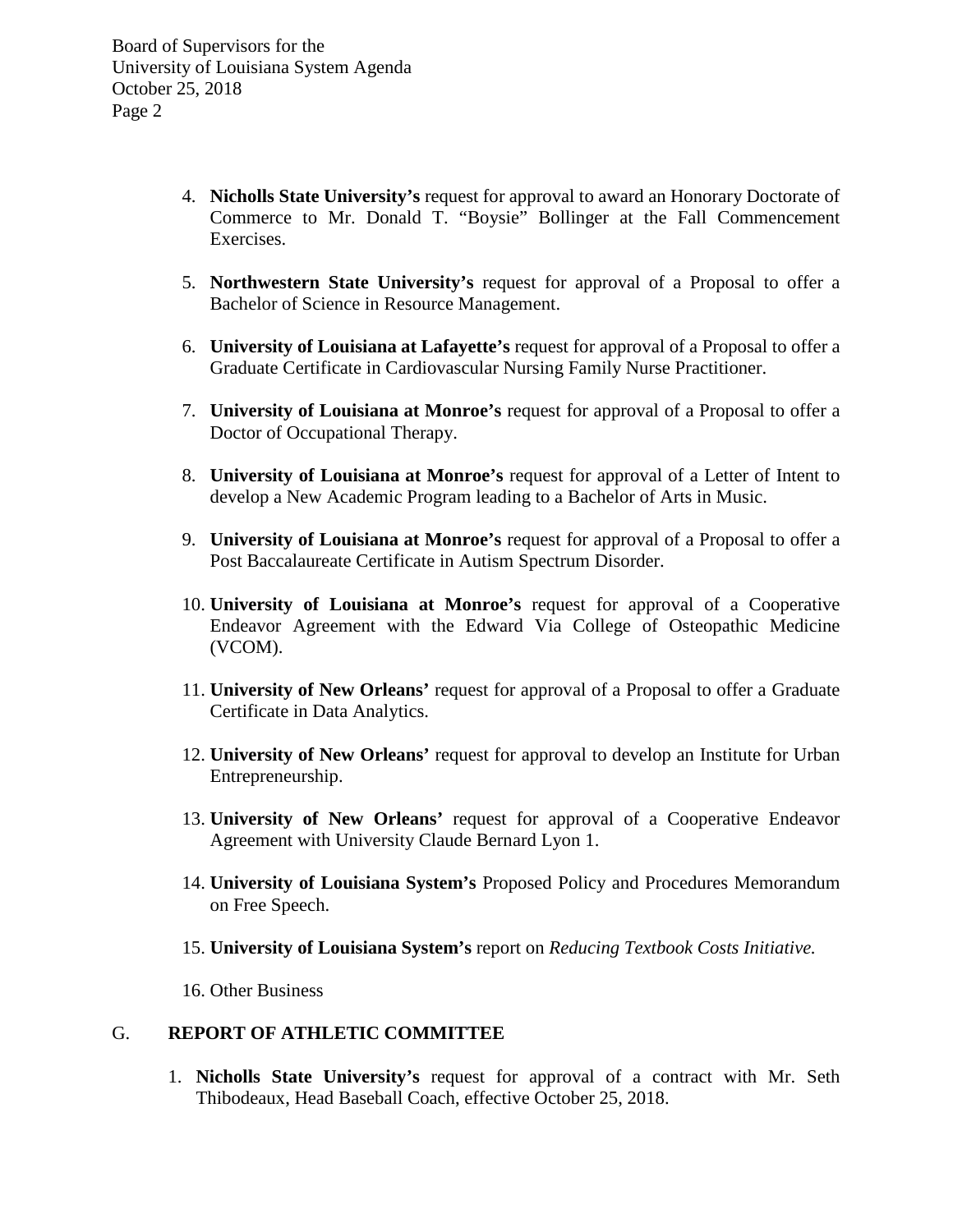- 2. **Nicholls State University's** request for approval of a contract with Mr. Angel Santiago, Head Softball Coach, effective October 25, 2018.
- 3. **Nicholls State University's** request for approval of a contract with Mrs. Mary "DoBee" Plaisance, Head Women's Basketball Coach, effective October 25, 2018.
- 4. **University of Louisiana at Lafayette's** request for approval of a contract with Ms. Stephanie Vallejos, Head Women's Tennis Coach, effective July 1, 2018.
- 5. **University of Louisiana at Lafayette's** request for approval of a contract with Mr. Mark Jeffery, Head Men's Tennis Coach, effective July 1, 2018.
- 6. **University of Louisiana at Lafayette's** request for approval of a contract with Mr. Robert Marlin, Head Men's Basketball Coach, effective April 1, 2018.
- 7. **University of Louisiana at Monroe's** request for approval of a contract with Ms. Molly Fichtner, Head Softball Coach, effective September 24, 2018.
- 8. Other Business

### H. **REPORT OF FACILITIES PLANNING COMMITTEE**

- 1. **Northwestern State University's** request for approval to name Room 217 of Bienvenu Hall the "*Dr. Jack Pace Memorial Human Anatomy and Physiology Laboratory."*
- 2. Other Business

#### I. **REPORT OF FINANCE COMMITTEE**

- 1. **Southeastern Louisiana University's** request for approval to execute amended and restated leases with University Facilities, Inc. in connection with the conversion of the interest rate on outstanding debt related to student housing and parking facilities from variable to fixed rates.
- 2. **University of Louisiana at Lafayette's** request for approval to consolidate two chairs, Dr. J. Robert Rivet/BORSF Eminent Scholar Endowed Chair in Health Informatics and the Acadian Ambulance Service/BORSF Eminent Scholar Endowed Chair in Telehealth, to create The Dr. J. Robert Rivet Endowed Chair and The Acadian Ambulance Service /BORSF Eminent Scholar Endowed Chair in Health Informatics.
- 3. **University of Louisiana System's** request to approve fees pursuant to Act 293 of the 2017 Regular Session of the Louisiana Legislature.
- 4. **University of Louisiana System's** discussion of Fiscal Year 2017-18 fourth quarter financial reports and ongoing assurances.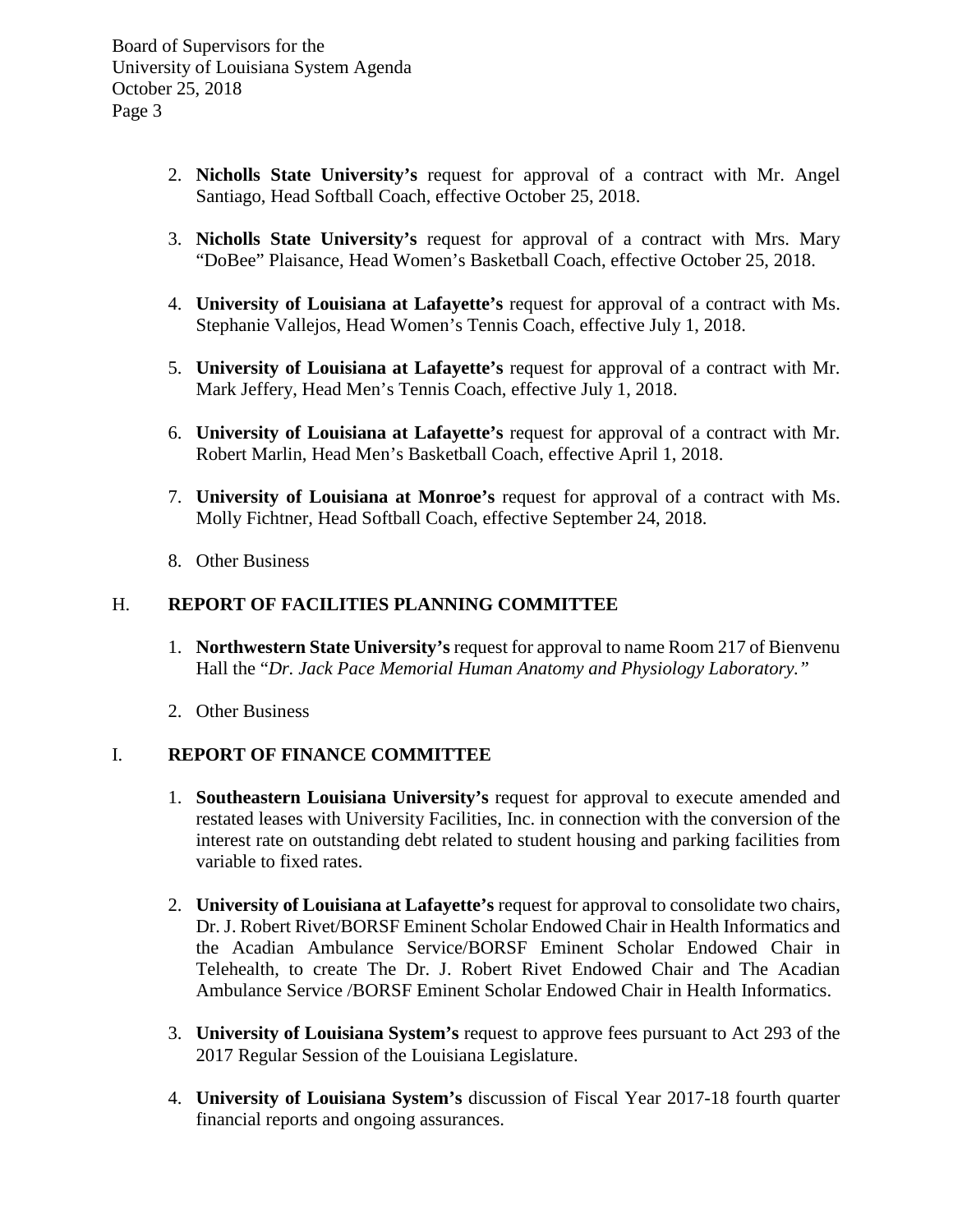- 5. **University of Louisiana System's** report on internal and external audit activity for the period of August 20 to October 21, 2018.
- 6. Other Business

# J. **REPORT OF PERSONNEL COMMITTEE**

- 1. **Louisiana Tech University's** request for approval to appoint Ms. Lisa Cole as Vice President for Finance effective July 1, 2018.
- 2. **McNeese State University's** request for approval to appoint Dr. Frederick LeMieux as Interim Dean for the College of Science and Agriculture effective September 1, 2018.
- 3. **Nicholls State University's** request for approval to appoint Dr. J. Steven Welsh as Interim Dean of Education effective August 13, 2018.
- 4. **Northwestern State University's** request for approval to appoint Mr. Patrick Jones as Interim Chief Financial Officer effective October 15, 2018.
- 5. **Southeastern Louisiana University's** request for approval to appoint Dr. Gabe Willis as Interim Dean of Students effective August 27, 2018.
- 6. **University of Louisiana at Lafayette's** request for approval to appoint Ms. Susan Richard as Interim Dean of University Libraries effective August 7, 2018.
- 7. **Other Business** University Presidents' Evaluations (*Executive Session may be required.*)

### K. **SYSTEM PRESIDENT'S BUSINESS**

- 1. Personnel Actions
- 2. System President's Report
- 3. **University of Louisiana at Monroe's** request to bestow the title of President Emeritus upon Dr. Dwight D. Vines, fifth President of the University (*then known as Northeast Louisiana University*).
- 4. Other Business

#### L. **BOARD CHAIR'S BUSINESS**

- 1. Board Chair's Report
- 2. Other Business